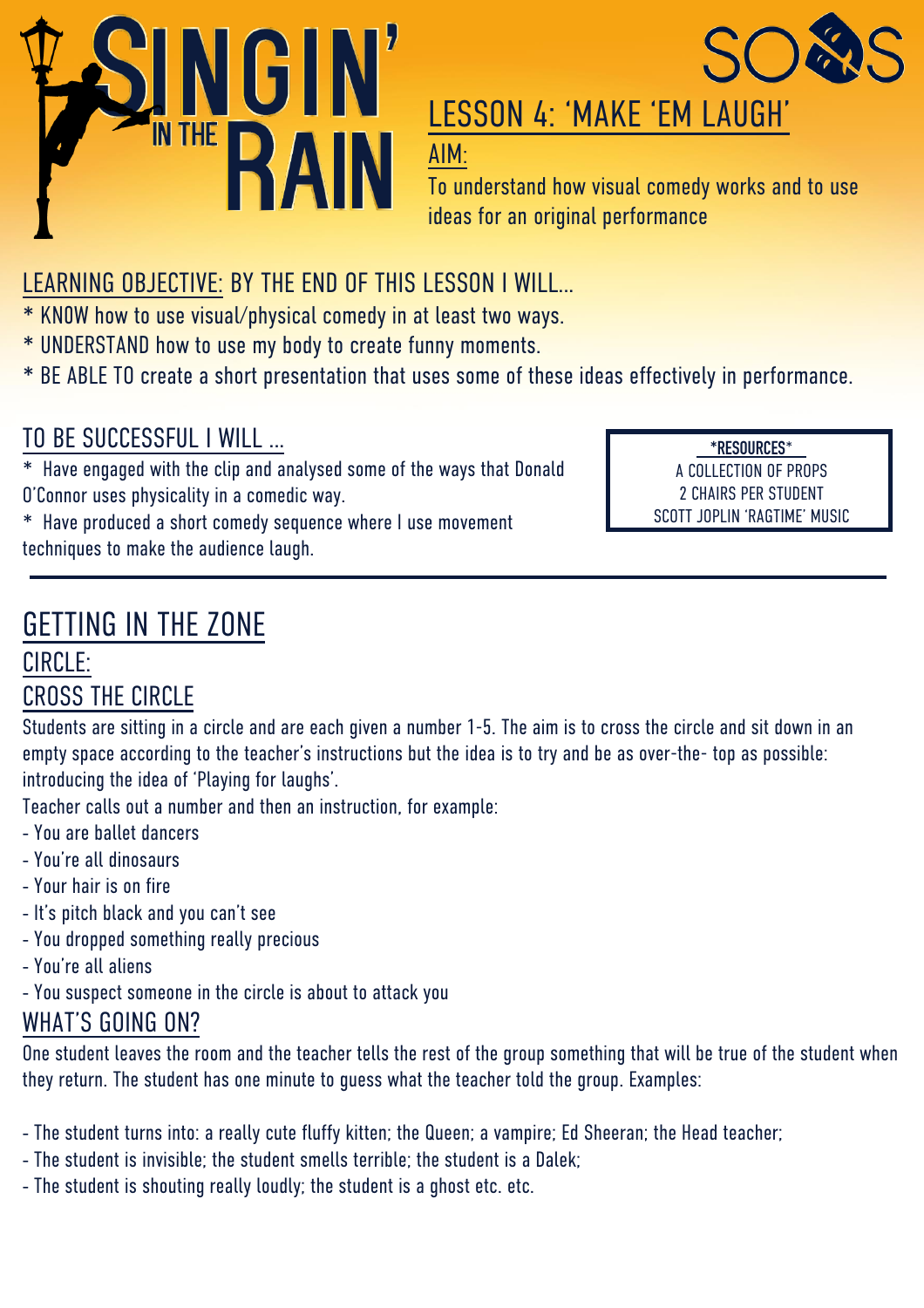

# LESSON 4: 'MAKE 'EM LAUGH'

#### TAKE IT TO THE SPACE

Students find a space. They start a movement sequence: stretch up to the ceiling, arms go forward until fingertips touch floor, arms go behind body and then back up to ceiling. Repeat until all the students are doing this sequence in their own time:

- Shout 'Freeze' students to hold that position, however strange
- \* Take that character for a walk: how does he/she feel? Speed it up; slow it down. Differences. Let them interact (without words) with other characters.

Are statuses emerging?

\* Students relax and repeat activity: this time they will have a different position and then different characters will emerge.

\* Get those characters into groups of 3 or 4. Improvise them meeting in the street and saying hello to each other. Try to pull out the comedic effects.

#### BASIC CLOWNING TECHNIQUES

This may be revision or new concepts. Students to work in pairs trying out a 'Funny walk' – props e.g. hats etc. may inspire them. Look at the idea of 'exaggeration' as being key. Students can start by watching their partner walk normally and then use that as the basis for exaggeration to make it over the top and more comedic.

Clown emotions:

Students can try out over-the- top emotions. Happy (running around clapping and jumping) Sad (long face, crying, sitting on the floor in a puddle of tears with a big handkerchief etc.) Scared (Knees knocking, nail-biting etc.) The idea is to get the students used to making things larger than life in order to be amusing. Share good ideas.

## THE MAIN EVENT:

There is an iconic scene in Singin in the Rain, 'Make 'Em Laugh' where Donald O'Connor gives a masterclass in the art of physical comedy. He was a very skilled performer known for his athleticism. He makes the sequences look effortless: the truth is the scene took 3 days to film and he got through four packets of cigarettes a day to keep his nerves together as it was so challenging.

#### https://www.youtube.com/watch?v=SND3v0i9uhE

Students watch the sequence: what are some of the main skills and actions that O'Connor does that make up the comedy? Which bit did they enjoy the most? Has this comedy gone out of fashion now or do we still enjoy physical slapstick comedy? Show excerpt from 'One Man Two Guvnors' starring James Corden:

#### https://www.youtube.com/watch?v=pcJM1Z3Trfo